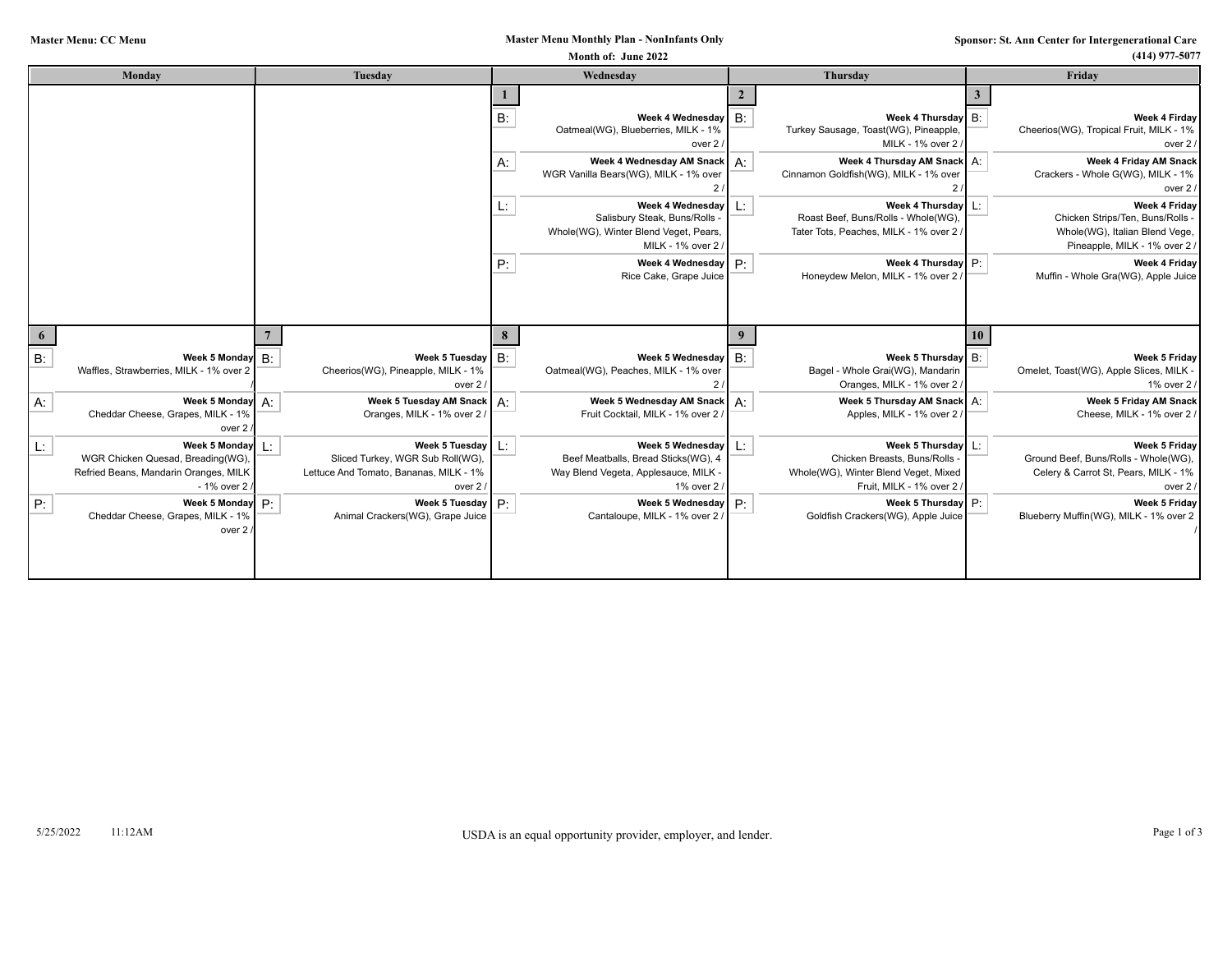## **Master Menu Monthly Plan - NonInfants Only**

|           |                                                                                                             |    |                                                                                                                                   | Month of: June 2022                                                                                                |       |                                                                                                   |    | $(414)$ 977-5077                                                                              |
|-----------|-------------------------------------------------------------------------------------------------------------|----|-----------------------------------------------------------------------------------------------------------------------------------|--------------------------------------------------------------------------------------------------------------------|-------|---------------------------------------------------------------------------------------------------|----|-----------------------------------------------------------------------------------------------|
|           | Monday                                                                                                      |    | Tuesday                                                                                                                           | Wednesday                                                                                                          |       | <b>Thursday</b>                                                                                   |    | Friday                                                                                        |
| 13        |                                                                                                             |    |                                                                                                                                   |                                                                                                                    | 16    |                                                                                                   |    |                                                                                               |
| $B$ :     | Week 1 Friday $B$ :<br>Scrambled Eggs, Grits(WG), Pineapple,<br>MILK - 1% over 2                            |    | Week 1 Tuesday   B:<br>Kix(WG), Apple Slices, MILK - 1% over 2                                                                    | Week 1 Wednesday   B:<br>Omelet, Toast(WG), Mandarin Oranges,<br>MILK - 1% over 2 /                                |       | Week 1 Thursday   B:<br>Pancakes - Whole G(WG), Strawberries,<br>MILK - 1% over 2                 |    | Week 1 Friday<br>Scrambled Eggs, Grits(WG), Pineapple,<br>MILK - 1% over 2                    |
| A:        | Week 1 Friday AM Snack A:<br>Graham Crackers(WG), MILK - 1% over                                            |    | Week 1 Tuesday AM Snack   A:<br>Cheese Cubes, --, --, MILK - 1% over 2 /                                                          | Week 1 Wednesday AM Snack<br>Melon, MILK - 1% over 2 /                                                             | $A$ : | Week 1 Thursday AM Snack<br>Bananas, MILK - 1% over 2                                             | А: | Week 1 Friday AM Snack<br>Graham Crackers(WG), MILK - 1% over                                 |
| L.        | Week 1 Friday $L$ :<br>Chicken Parmesan, Breading(WG),<br>Peas, Pineapple, MILK - 1% over 2                 |    | Week 1 Tuesday Lunch   L:<br>Turkey Sausage, Bread Sticks, Breakfast<br>Potato, Fruit Cocktail, MILK - 1% over 2 /                | Week 1 Wednesday<br>Beef Sloppy Joes, Buns(WG), Baked<br>Beans, Pears, MILK - 1% over 2 /                          |       | Week 1 Thrusday<br>Philly Cheese Stea, WGR Sub Roll<br>Bermuda Blend, Apricots, MILK - 1% over    |    | Week 1 Friday<br>Chicken Parmesan, Breading(WG), Peas,<br>Pineapple, MILK - 1% over 2         |
| P:        | Week 1 Friday $P$ :<br>Muffin(WG), MILK - 1% over 2                                                         |    | Week 1 Tuesday   P:<br>Muffin, Mixed / Blended Ju                                                                                 | Week 1 Wednesday<br>Bug Bite Crackers(WG), MILK - 1% over                                                          | P:    | Week 1 Thursday<br>Animal Crackers(WG), Apple Juice                                               | P: | Week 1 Friday<br>Muffin(WG), MILK - 1% over 2                                                 |
| <b>20</b> |                                                                                                             | 21 |                                                                                                                                   |                                                                                                                    |       |                                                                                                   | 24 |                                                                                               |
| B:        | Week 2 Monday $\mathsf{B}$ :<br>Cheerios(WG), Bananas, MILK - 1%<br>over 2                                  |    | Week 2 Tuesday $\mid$ B:<br>Omelet, Toast(WG), Pears, MILK - 1%<br>over $2/$                                                      | Week 2 Wednesday $\mathsf{B}$ :<br>French Toast - Who(WG), Peaches, MILK<br>- 1% over 2 /                          |       | Week 2 Thursday<br>Bagel(WG), Pineapple, MILK - 1% over 2                                         | B: | Week 2 Friday<br>Kix(WG), Fruit Cocktail, MILK - 1% over                                      |
| $A$ :     | Week 2 Monday AM Snack A:<br>String Cheese, MILK - 1% over 2                                                |    | Week 2 Tuesday AM Snack   A:<br>Mixed Fruit, MILK - 1% over 2 /                                                                   | Week 2 Wednesday AM Snack<br>Graham Crackers(WG), MILK - 1% over                                                   | $A$ : | Week 2 Thursday AM Snack<br>Cheez it's, MILK - 1% over 2                                          | А: | Week 1 Tuesday AM Snack<br>--, Oranges, MILK - 1% over 2.                                     |
| L.        | Week 2 Monday $\lfloor \cdot \rfloor$<br>Hamburger Patties, Buns(WG), Corn,<br>Applesauce, MILK - 1% over 2 |    | Week 2 Tuesday $\vert \; \vert$ :<br>Turkey Tacos, Taco / Tostada She(WG),<br>Black Beans, Mandarin Oranges, MILK -<br>1% over 2/ | Week 2 Wednesday<br>Beef Stroganoff, Buns/Rolls<br>Whole(WG), Peas and Carrots, Mixed<br>Fruit, MILK - 1% over 2 / |       | Week 2 Thursday<br>Sliced Turkey, Buns/Rolls - Whole(WG)<br>Oregon Blend, Peaches, MILK - 1% over | Ŀ: | <b>Week 2 Friday</b><br>WGR Chicken Patty, Buns, Carrots,<br>Tropical Fruit, MILK - 1% over 2 |
| P:        | Week 2 Monday $P$ :<br>Animal Crackers, MILK - 1% over 2                                                    |    | Week 2 Tuesday $\mathsf{P}$ :<br>Muffin, Apple Juice                                                                              | Week 2 Wednesday<br>Pretzels - Whole G(WG), MILK - 1% over                                                         | P:    | Week 2 Thursday<br>Watermelon, MILK - 1% over 2                                                   | P: | Week 2 Fridav<br>WGR Vanilla Bears(WG), MILK - 1% over                                        |
|           |                                                                                                             |    |                                                                                                                                   |                                                                                                                    |       |                                                                                                   |    |                                                                                               |